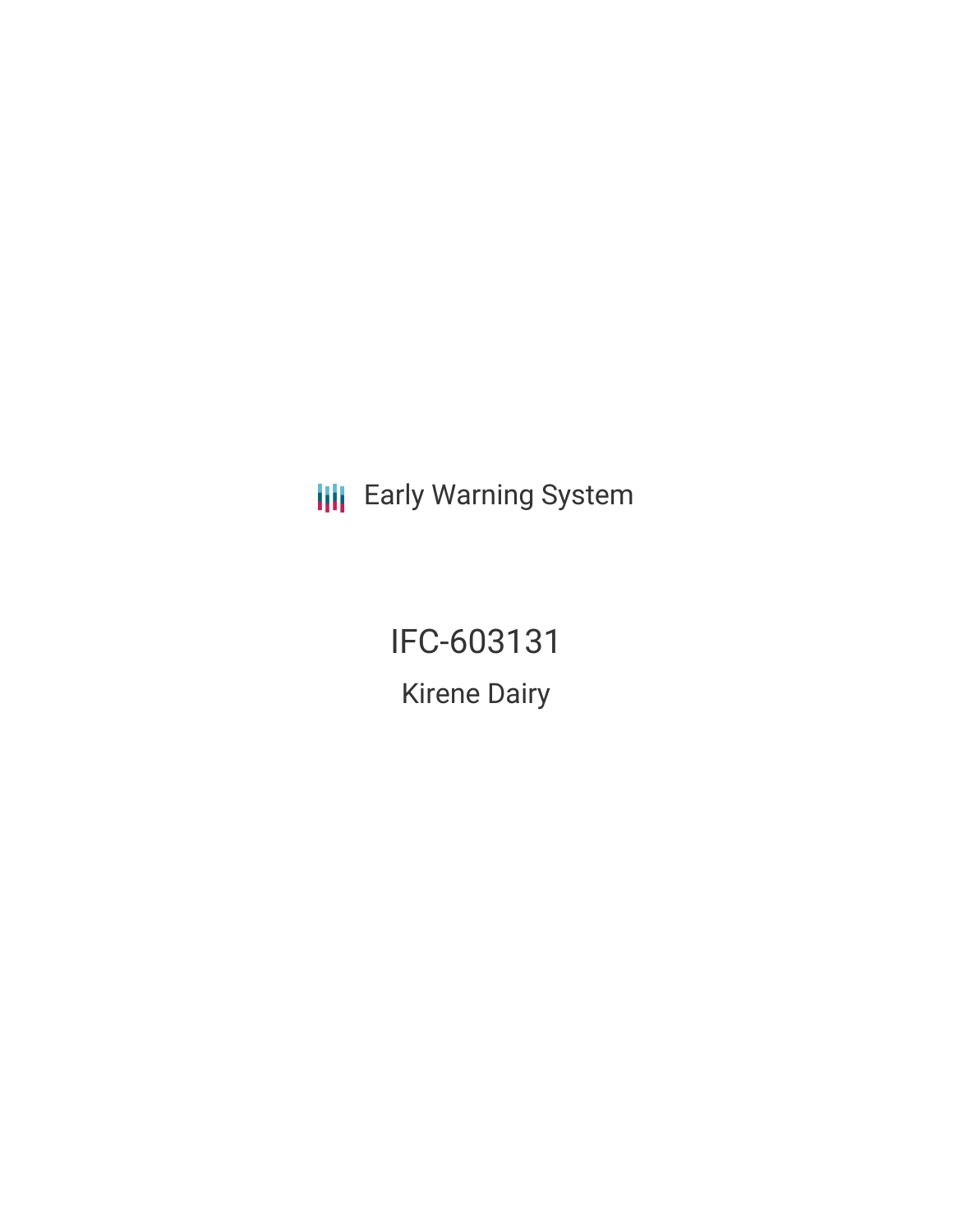# **Quick Facts**

| <b>Countries</b>              | Senegal                                 |
|-------------------------------|-----------------------------------------|
| <b>Specific Location</b>      | Kirene                                  |
| <b>Financial Institutions</b> | International Finance Corporation (IFC) |
| <b>Status</b>                 | Approved                                |
| <b>Bank Risk Rating</b>       | U                                       |
| <b>Voting Date</b>            | 2018-05-11                              |
| <b>Borrower</b>               | Republic of Senegal                     |
| <b>Sectors</b>                | Agriculture and Forestry                |
| <b>Investment Type(s)</b>     | <b>Advisory Services</b>                |
| <b>Project Cost (USD)</b>     | $$0.65$ million                         |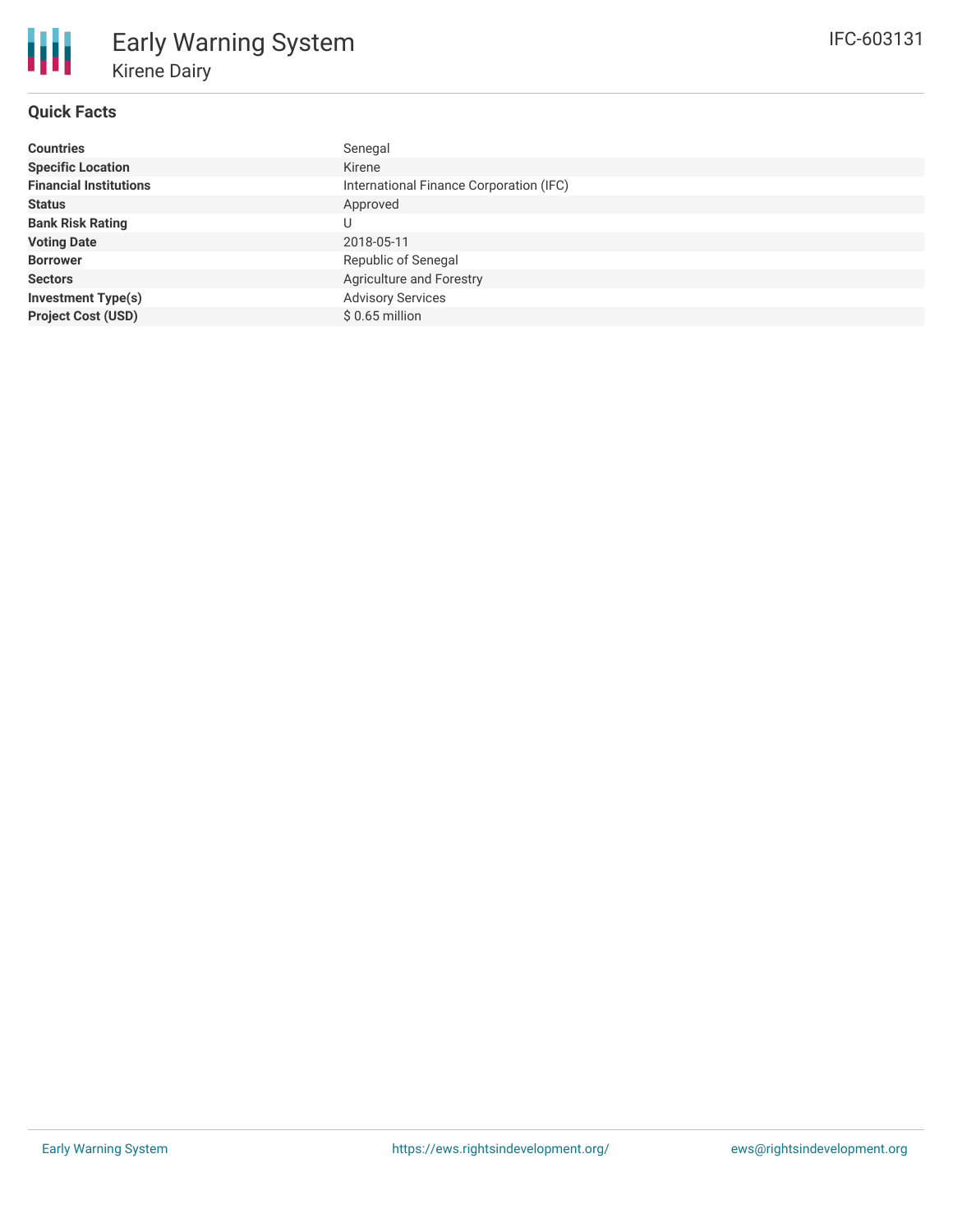

### **Project Description**

According to IFC website, the IFC Advisory Services has helped Kirene with a supply chain strategy that proposes a phased approach to: 1) building the capacity of the Company's dairy team to manage its supply chain; 2) strengthening Good Agriculture Practices (GAP) including food safety practices at both commercial and smallholder farms; 3) helping professionalize farmer cooperatives; and 4) supporting L'Association Nationale pour l'Intensification de la Production Laitiere (ANIPL) and its 100-member commercial farms to professionalise. It aims to:

- 1. To strengthen to manage its supply chain
- 2. To improve farm and herd management
- 3. To strengthen to run as professional business entities.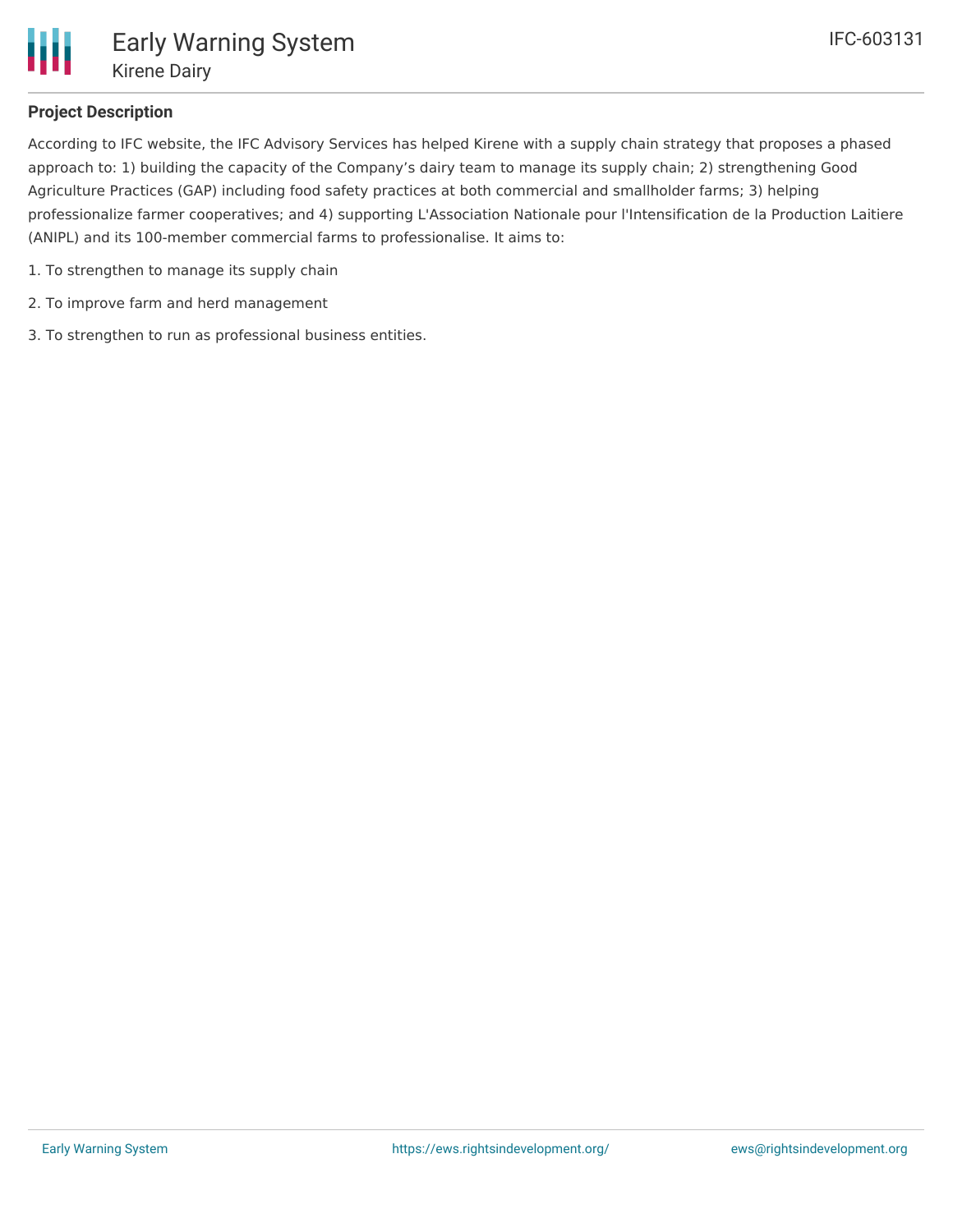### **Investment Description**

• International Finance Corporation (IFC)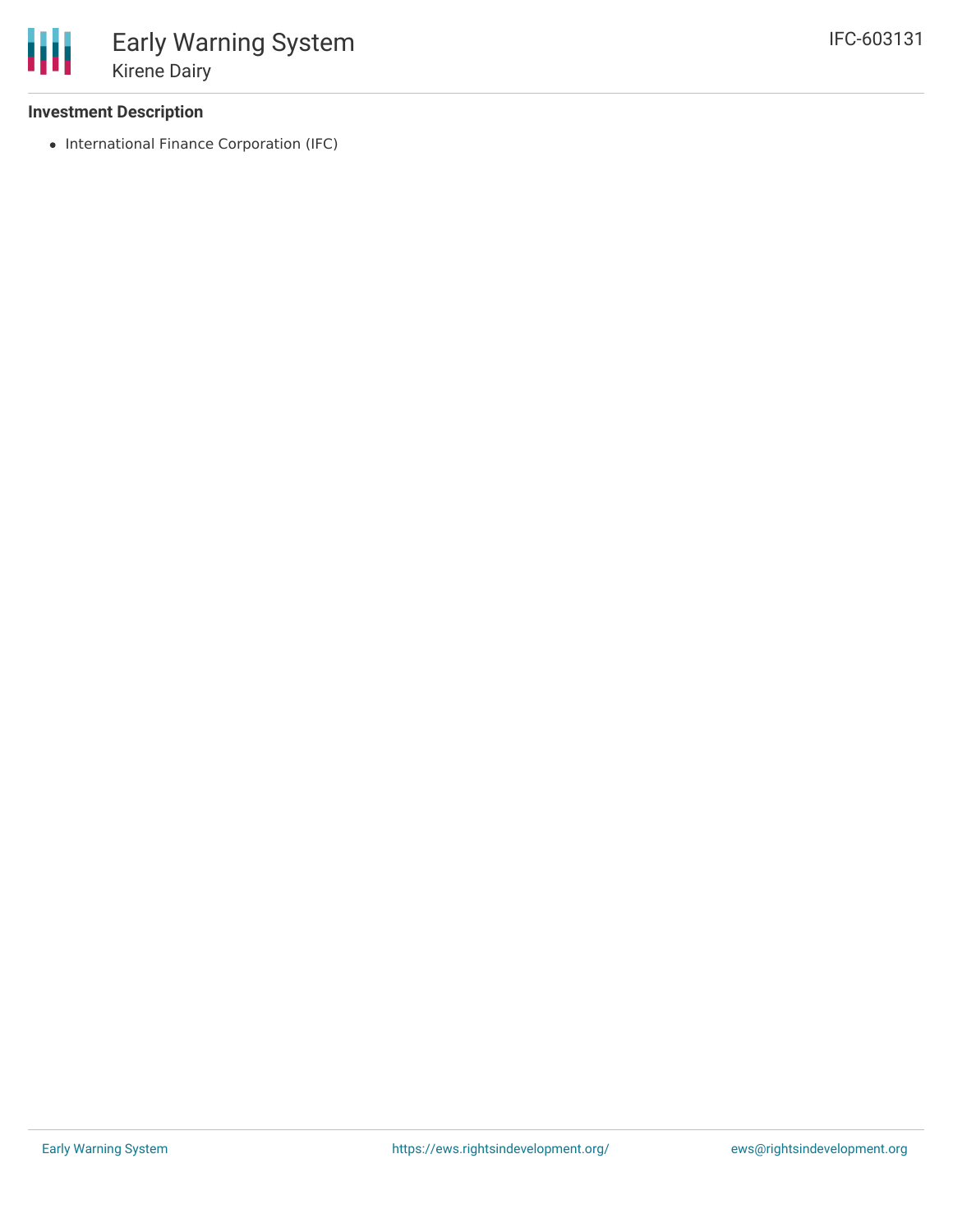

| <b>Private Actor 1</b>   | <b>Private Actor</b><br>Role | <b>Private Actor</b><br><b>Sector</b> | <b>Relation</b>          | <b>Private Actor 2</b> | <b>Private Actor</b><br>2 Role | <b>Private Actor</b><br>2 Sector |
|--------------------------|------------------------------|---------------------------------------|--------------------------|------------------------|--------------------------------|----------------------------------|
| $\overline{\phantom{0}}$ | $\overline{\phantom{a}}$     |                                       | $\overline{\phantom{0}}$ | Kirene                 | Client                         | . .                              |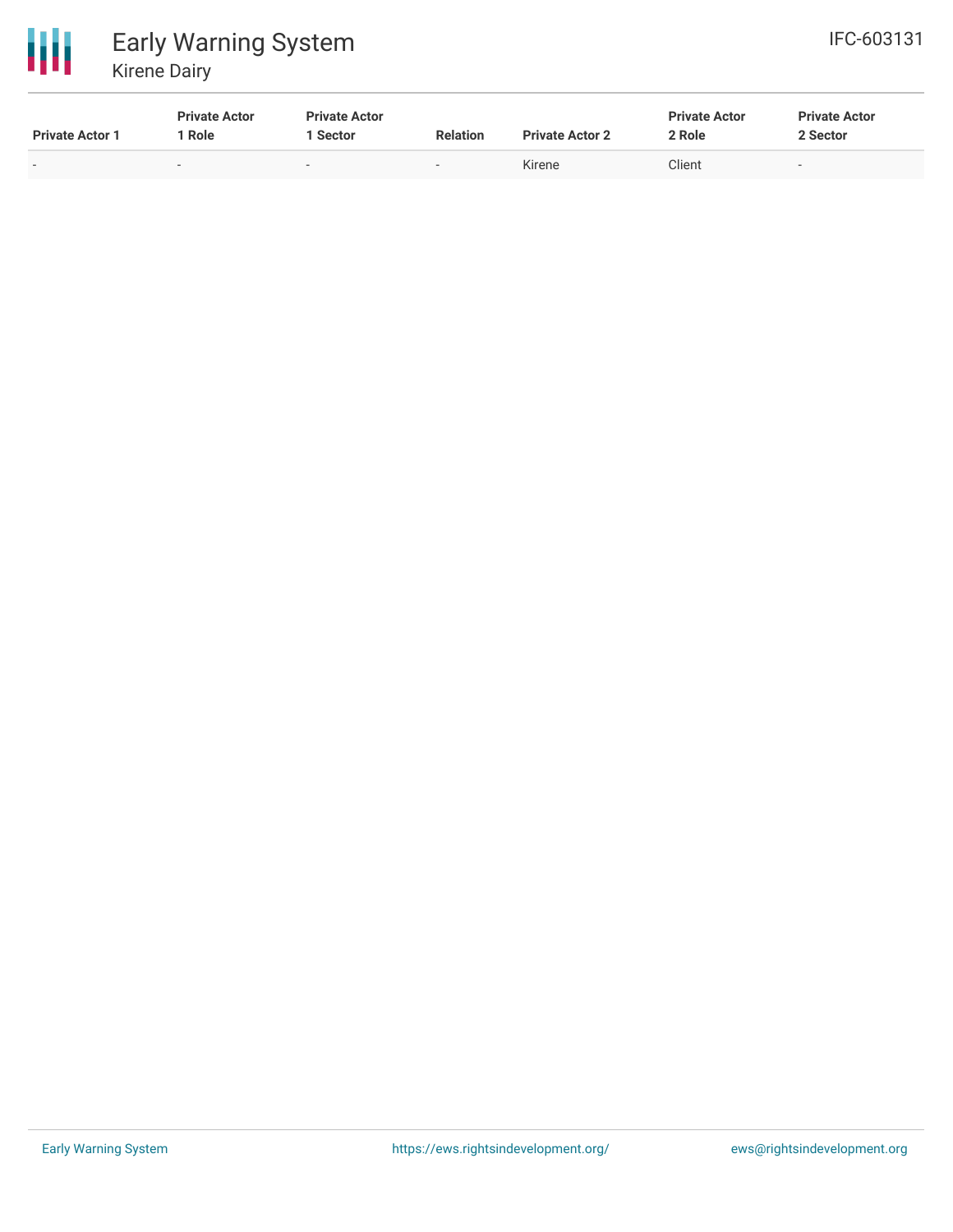# **Contact Information**

No contact information provided at the time of disclosure.

ACCOUNTABILITY MECHANISM OF IFC

The Compliance Advisor Ombudsman (CAO) is the independent complaint mechanism and fact-finding body for people who believe they are likely to be, or have been, adversely affected by an IFC or MIGA- financed project. If you submit a complaint to the CAO, they may assist you in resolving a dispute with the company and/or investigate to assess whether the IFC is following its own policies and procedures for preventing harm to people or the environment. If you want to submit a complaint electronically, you can email the CAO at CAO@worldbankgroup.org. You can learn more about the CAO and how to file a complaint at http://www.cao-ombudsman.org/